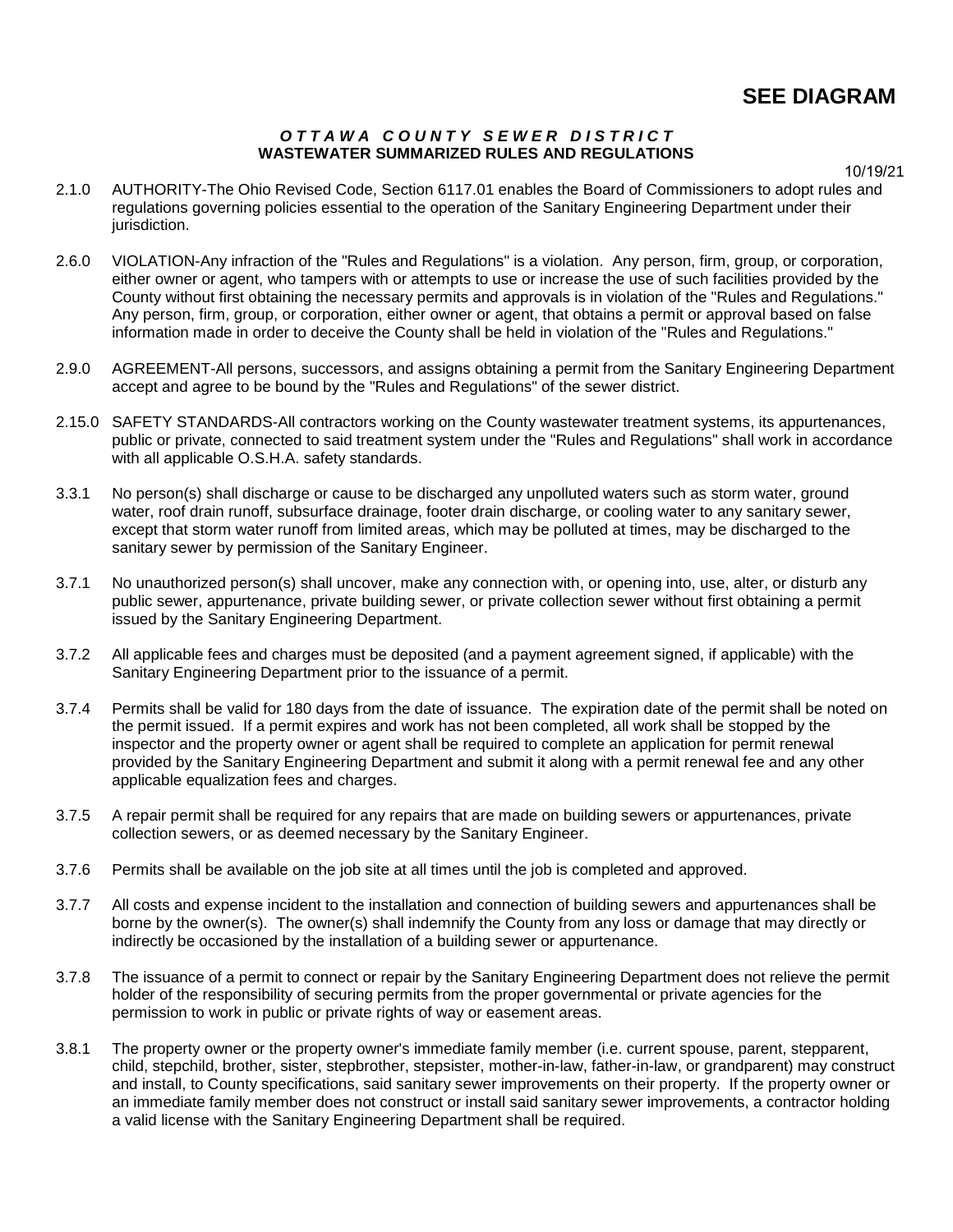#### **NOTE: Sections 3.11.5.1 thru 3.11.10 on page 2 do not apply to the Salem Sewer Sub-District or Allen/Clay Sewer Sub-District customers--see Village of Oak Harbor or Village of Genoa respectively.**

- 3.11.5.1 The sewer service charge is a continuous charge for all benefited properties whether occupied or vacant. The current owner of the property is responsible for payment of all service charges whether incurred under the current ownership or a previous ownership. Sewer service charges are levied 12 months per year and bills are issued on a monthly basis.
- 3.11.5.5 Sewer bills, for sewer sub-districts under the billing jurisdiction of the County, shall be mailed by the Sanitary Engineering Department on a monthly basis unless otherwise determined by the Sanitary Engineer. The bill shall cover the charges for each property for the previous month's service. Generally, bills will be mailed during the first week of the month immediately proceeding the billing period.
- 3.11.5.6 Sewer bills are payable and due by 4:30 p.m. (local time) on the 20th day of the month in which the bills were issued. In the event the 20th day of the month, in which the sewer bill is due, falls on a weekend or on a holiday observed by the County, sewer bills shall be due by 4:30 p.m. of the next business day. The County shall be responsible for submitting all sewer bills to the U.S. Postal Service. The County shall not assume liability for each property owner receiving a bill once bills are placed in the mail. For convenience, a yearly schedule of billing dates is printed on the back of each customer's receipt portion of the bill.
- 3.11.5.7 After 4:30 p.m. on the day in which bills are due, any bills not paid shall be charged a ten percent late penalty. The Ohio Revised Code, Section 6117.02, provides that when sewer service charges are not paid, the Board of Commissioners shall certify the same together with any penalties to the County Auditor, who shall place them upon the real property tax list which shall be considered a lien on such property and shall be collected in the same manner as other taxes. The Board of Commissioners shall charge a \$50.00 processing fee to each account certified to the County Auditor for collection from the real property taxes. This processing fee shall pay for expenses relating to the coordination of activities relating to the certification process.
- 3.11.10 ADDRESS CHANGES In order to change the mailing address of a bill, the property owner must make the request for change in writing to the Sanitary Engineering Department. Verbal notification will not be accepted due to possible discrepancies.

A complete set of wastewater "rules and regulations" and "construction specifications manual" is available for review in the Sanitary Engineering Department in the Ottawa County Courthouse or on the department's web-page at: https://www.co.ottawa.oh.us/index.php/sanitary-engineer/regulations

All sanitary sewer improvements shall be inspected and approved by the Ottawa County Sanitary Engineering Department prior to covering and/or using the improvements.

Ottawa County Courthouse 6783 Von Glahn Road 315 Madison Street Marblehead/Lakeside, Ohio 43440 Port Clinton, Ohio 43452 Phone: (419) 734-5953 Phone: (419) 734-6725 Fax: (419) 734-7072 TOLL FREE IN OTTAWA COUNTY: Fax: (419) 734-6858 1209 N.W. Catawba Road HOURS: 8:00 a.m. - 4:30 p.m. M-F Port Clinton, Ohio 43452

VILLAGE OF OAK HARBOR Fax: (419) 797-4518 (419) 898-3231

(419) 855-7791

SANITARY ENGINEERING DEPARTMENT DANBURY TWP. WASTEWATER TREATMENT PLANT

1-800-788-8803 PORTAGE/CATAWBA IS. TREATMENT PLANT Phone: (419) 797-9645<br>Fax: (419) 797-4518

TREATMENT PLANTS HOURS: VILLAGE OF GENOA 7:00 a.m. - 11:30 p.m. M-F

In case of an emergency in Danbury, Catawba Island, or Portage Townships after hours or on holidays, contact the Water Treatment Plant at (419) 734-7312 or the Ottawa County Sheriff's office at (419) 734-4404 to notify the person on-call.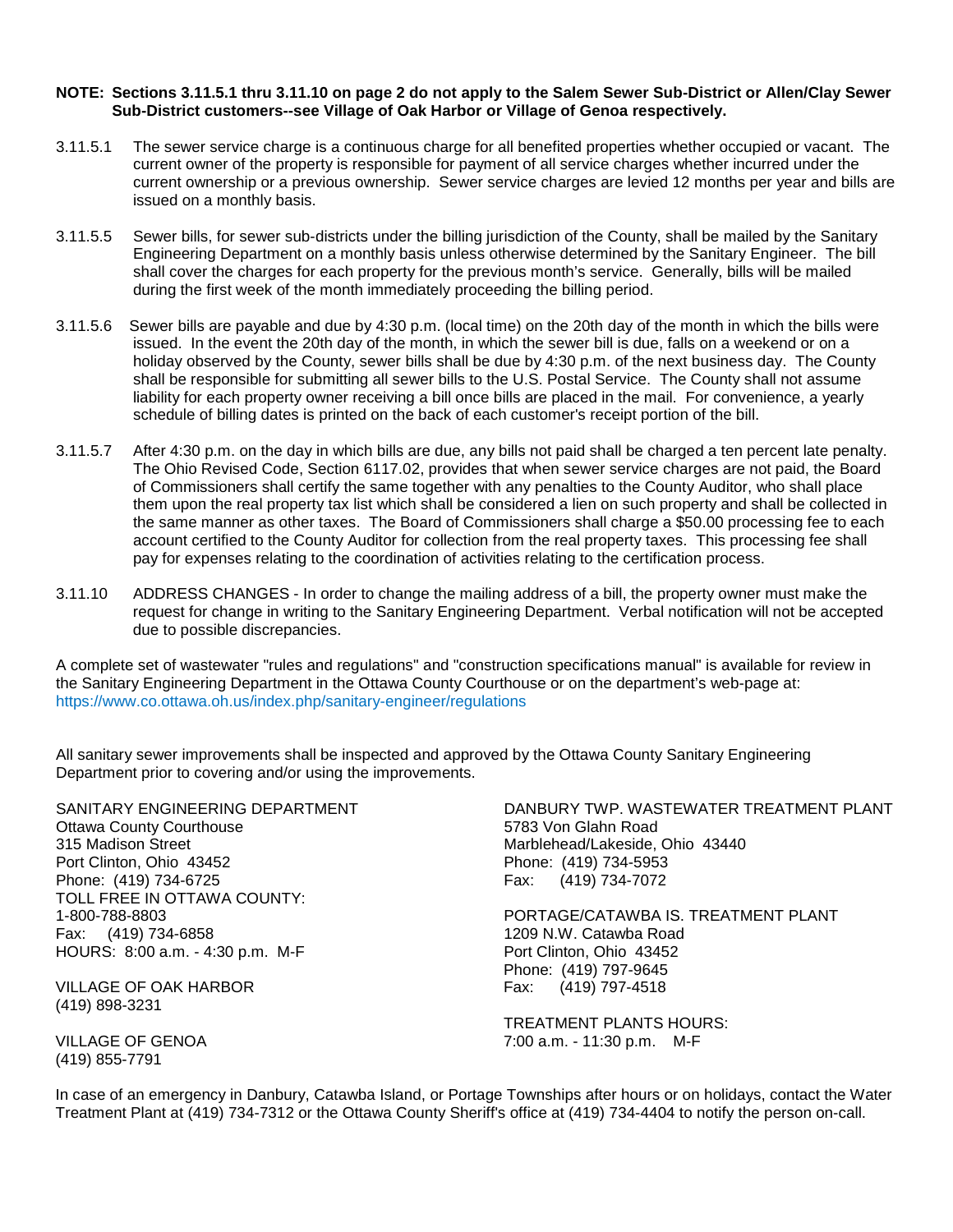### **5.1.4 PRESSURE BUILDING SEWERS AND RESIDENTIAL GRINDER PUMPS**

Installation of pressure building sewers, service connections, and taps on the low pressure sewer main shall be the responsibility and costs of the property owner. All construction shall be in accordance with the County's specifications. Installation of said services shall be made by the property owner, an immediate family member, or a contractor licensed with the Sanitary Engineering Department. An "immediate family member" shall be defined as a current spouse, parent, stepparent, child, stepchild, brother, sister, stepbrother, stepsister, mother-in-law, father-in-law, and grandparents.

- *ITEM 1* Each property owner shall be required to secure a permit to connect or repair a building sewer. The building sewer shall be installed and tested in accordance with the County specifications. All work shall be inspected by an authorized representative of the Sanitary Engineer.
- *ITEM 2* Permits shall be valid for a period of 180 days from the date of issuance. The property owner or contractor shall give the County 24 hours notice prior to commencing work. No work shall be covered until the project observer has reviewed and approved the work. Any work covered prior to approval shall be uncovered by the property owner or contractor at their expense.
- *ITEM 3* A separate and independent service connection and building sewer shall be made for each building or structure unless otherwise approved by the Sanitary Engineer. Common pressure service connections are acceptable when a (2012 or 2014) G.P.2 or duplex grinder pump services more than one structure.
- *ITEM 4* If a service connection is not available, a licensed contractor shall make a new tap on the low pressure sewer main. A "Stainless Seal" service saddle as manufactured by ROMAC INDUSTRIES or approved equal shall be used when making a tap on a low pressure sewer main of four (4) inches in diameter or larger. A new tee with a repair (slip) coupler shall be used as taps on low pressure mains less than four (4) inches in diameter. All materials and methods used for tapping the main shall be as specified or as approved by the Sanitary Engineer. A minimum of 1 1/2" diameter pipe shall be used for pressure service connections. All taps on the main and service connections shall be bedded and surrounded with No. 67 (or No. 57) granular material. All low pressure service connections shall be a minimum of four (4) feet deep from the crown of the pipe to the surface of the ground. All taps on sewer mains shall be under the supervision of the County project observer.

a. Licensed contractors installing/connecting a new service connection (public portion), including all public appurtenances, to a public main shall guarantee the workmanship and materials of said service connection and appurtenances for a period of one (1) year from the date of final inspection by the O.C.S.E. project observer. In the event a problem occurs within one (1) year warranty period, a licensed contractor shall make the necessary repairs as soon as reasonably possible. If any problems occur that constitute an emergency which may jeopardize the public system, the O.C.S.E. may elect to make the emergency repairs and invoice the original installer of the service connection and/or the property owner for all labor, equipment, and materials cost incurred by the County. Said invoice shall be due and payable by the installer and/or property owner within 30 days of the date of said invoice. Invoices not paid by the designated time period shall be assessed a 10% penalty.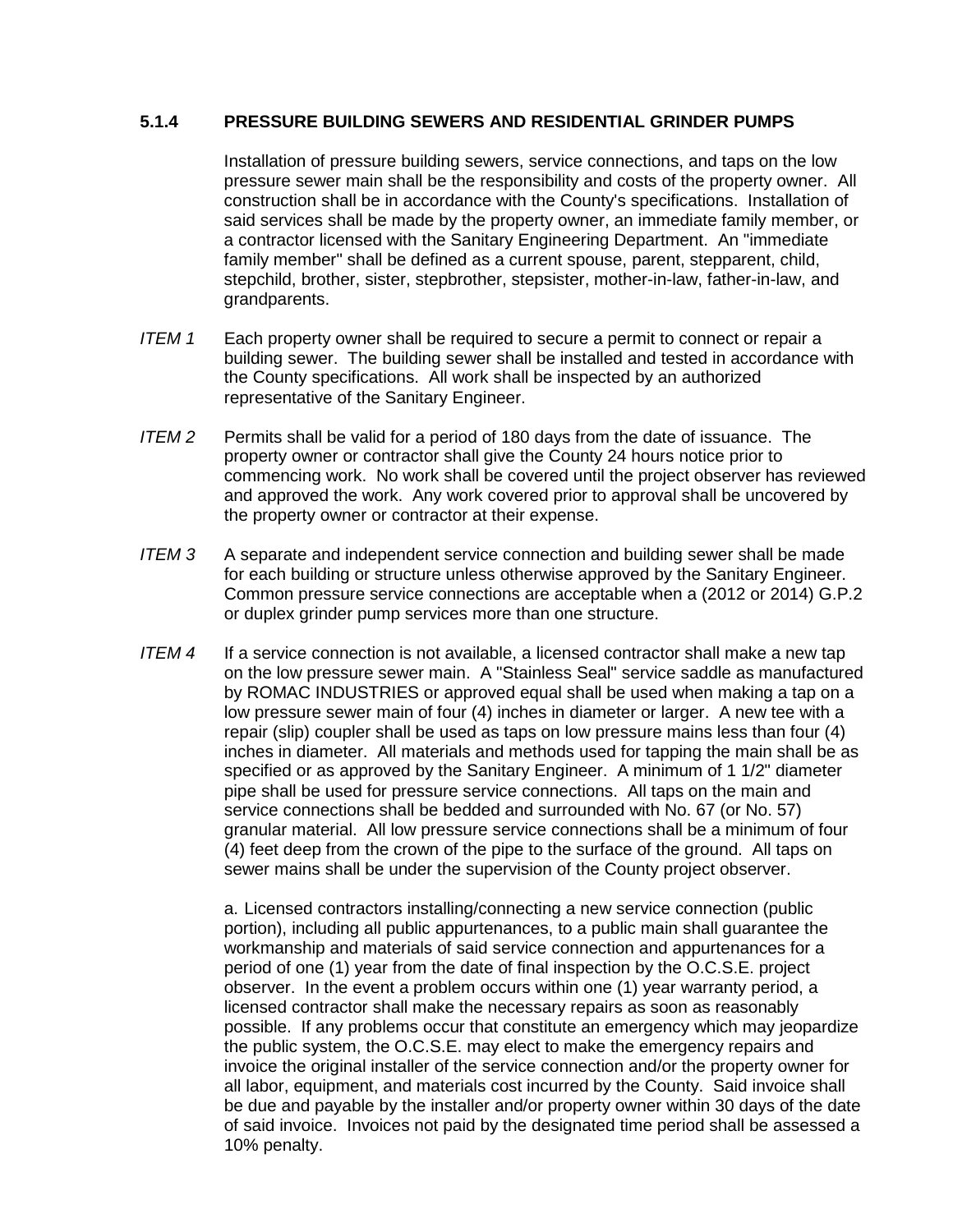*ITEM 5* At the end of the pressure service connection (at the right-of-way or easement line), a curb stop (valve) and curb box shall be installed. Valve boxes shall be constructed of a good grade of cast iron; shall be coated and shall be of the three (3) piece screw type; shall be provided with a heavy neat fitting cover having the word "SEWER" cast on top. The base of the curb (valve) box shall cover the entire bonnet section of the valve. Valve boxes shall have sufficient length for the depth of the cover shown. The top of the cover shall be flush with the surrounding surface with each section properly engaged. Typical size curb stop and box specifications shall be as follows:

### CURB STOP (ball valve):

1 1/2" x 1 1/2" MPT (BRASS) ball valve FORD B11-666

### CURB BOX (valve box):

"Buffalo" type box (lid - SEWER) TYLER 6500 series

Each pressure service connection shall have a check valve between the grinder pump and within eighteen (18) inches of the curb stop (ball valve) to ensure maximum protection against backflow in the event of a sewer main break or problem. The check valve shall be a gravity-operated flapper type with a full-ported passageway when open and shall introduce a friction loss of less than six (6) inches of water at maximum rated flow. A non-metallic hinge shall be an integral part of the flapper assembly providing maximum degrees of freedom for assured seating at a very low back pressure. The specifications for typical size check valves are as follows:

## CHECK VALVES:

PRESSURE PIPE SPECIFICATIONS:

Gravity-operated flapper type KING BROS. 1  $\frac{1}{2}$  x 1  $\frac{1}{2}$  F.I.P. (2010 or 2012)

*ITEM 6* The Sanitary Engineer has the authority to allow or disallow the use of any material or construction methods for buildings sewers, service connections, and taps at any time. All joints shall be made with in accordance with the manufacturer's recommendations. Service pipe specifications shall be as follows:

| Polyethylene Tubing AWWA C901, SDR 9<br>- Mechanical Compression Connections<br>- Insert stiffeners for connections<br>$-1\frac{1}{2}$ " (2010 and 2012), 2" (2014) | <b>ASTM D2737</b>  |
|---------------------------------------------------------------------------------------------------------------------------------------------------------------------|--------------------|
| PVC (Polyvinyl Chloride SDR 21)                                                                                                                                     | <b>ASTM D2241*</b> |
| PVC (Polyvinyl Chloride SDR 26)                                                                                                                                     | <b>ASTM D2241*</b> |

**\*larger diameter pressure building sewers or collection sewers (greater than two (2) inch in diameter).**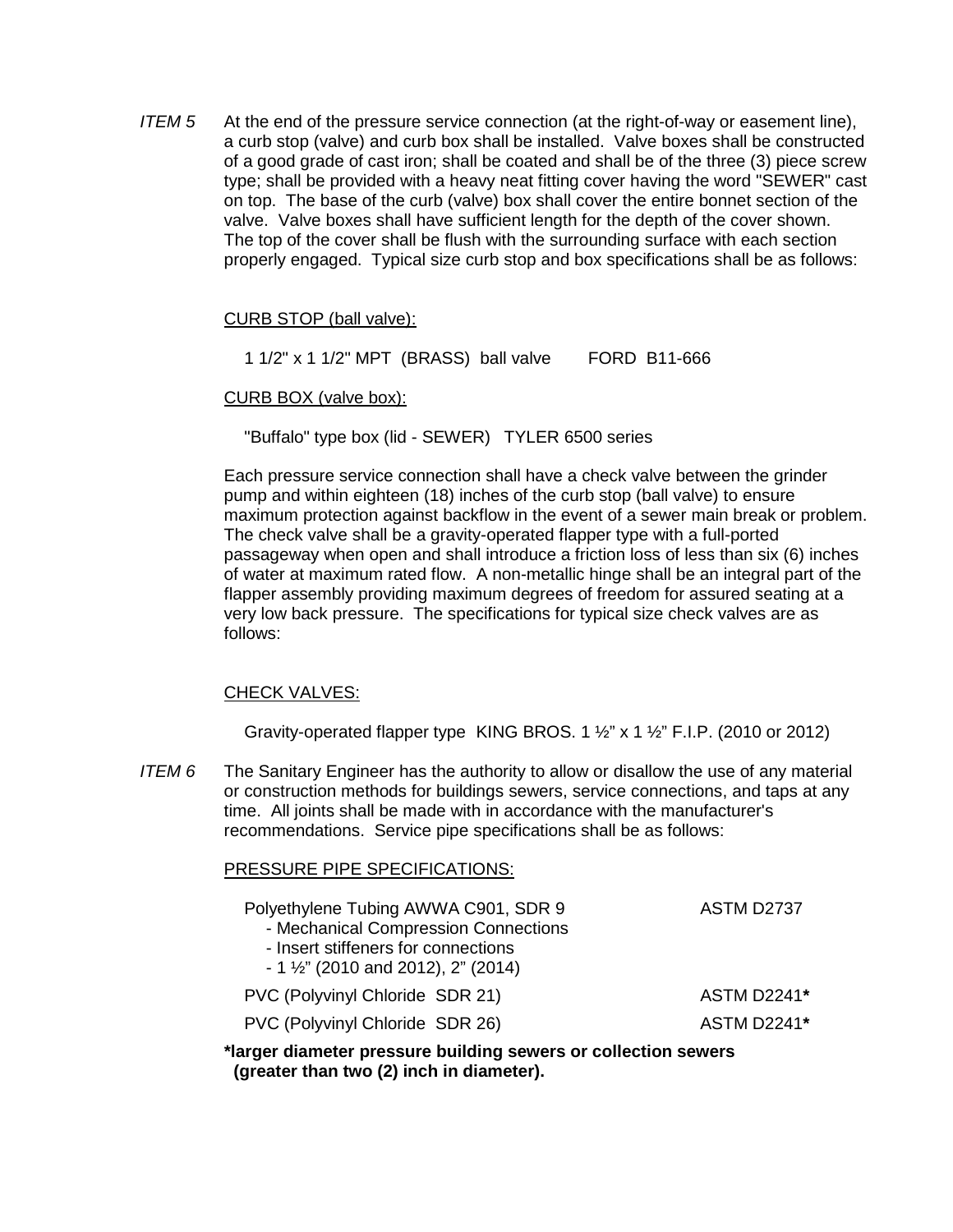## PRESSURE PIPE FITTINGS/JOINTS:

Polyethylene Tubing Mechanical Compression - Mueller H15428 or P- 15428 PVC (joints for SDR 21 and SDR 26) ASTM D3212

- *ITEM 7* Low pressure service connections, building sewers, and force mains with a diameter of less than two (2) inches shall be bedded with four (4) inches of No. 67 (or No. 57) granular material free of rocks or frozen material. Low pressure service connections and building sewers with a diameter of two (2) inches or greater may be installed without granular bedding provided the trench bottom is smooth and free of rocks, clods, and frozen material. Low pressure pipe installed without granular bedding, as stated above, shall be installed in accordance with the pipe manufacturer's recommendations and shall be subject to the approval of the project observer. All pressure pipe installed in areas of rock shall be bedded at all times.
- *ITEM 8* Low pressure sewer pipe shall be carefully embedded, tamped, and backfilled with material free of frozen, lumpy, saturated, or other non-compactable material. All excavations in paved areas (or within 2 feet of paved areas) shall be backfilled with ODOT 304 material, or in accordance with the requirements of the road-opening permit (if applicable), if stricter. Celotex type material shall not be permitted in sanitary sewer trenches.
- *ITEM 9* Any public or private utility service structure or line shall be maintained at a minimum of five (5) feet horizontal clearance between said building sewer and said utility. It is recommended that pressure sewer pipe be located at least eighteen (18) inches below water service lines.
- *ITEM 10* All pressure building sewers and service connections shall be water tested by the property owner or licensed contractor under the supervision of the County project observer. Upon approval by the County project observer, careful backfilling may commence.
- *ITEM 11* Ottawa County specified grinder pumps shall be purchased by the property owner (at cost) through the department unless the property meets the following conditions as determined by the Sanitary Engineering Department:
	- 1. The vacant property being developed for a single family dwelling fronts a low pressure sanitary sewer main installed as part of the original Portage/Catawba Island Sewer Project; and,
	- 2. The vacant lot being developed for a single family dwelling must have been in existence, as recorded in the Sanitary Engineering Department, on or before September 29, 1989 (example - parcels split after 9/29/89 shall not be eligible for a County provided grinder pump. Only one grinder pump shall be provided for one of the split lots within the original parcel); and,
	- 3. The vacant lot had to have been assessed under the original Portage/Catawba Island Assessment role and having a property status multiplier of either 0.5 or 0.25.
- *ITEM 12* Residential grinder pumps shall be as manufactured by Environment One Corporation (E-1). Grinder pumps shall be installed by the property owner or licensed contractor in accordance with these specifications and under the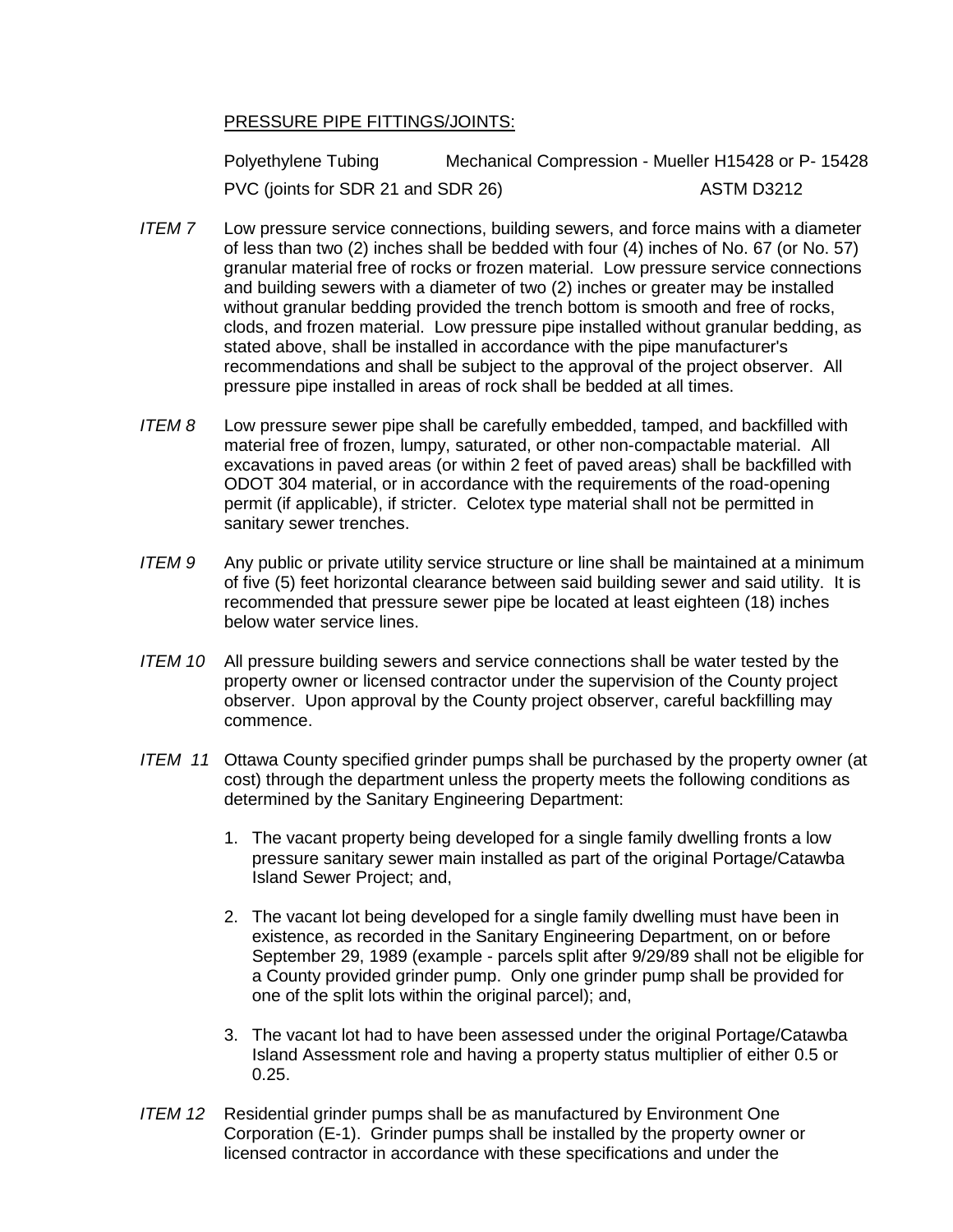recommendations of the manufacturer. Upon successful installation, start-up, and the securement of an easement for access to the grinder pump, the County shall assume ownership, operations, and maintenance of said grinder pump. The buried electrical wires controlling the grinder pump shall remain under the ownership of the County and the maintenance of such wire shall be the responsibility of the County. Any damage caused to the wire the County shall require the property owner to secure a repair permit, replace the wire, have the repairs inspected and approved by the Ottawa County Sanitary Engineering Department at the sole cost of the property owner.

- *ITEM 13* A licensed contractor shall be responsible for burying the two (2) direct burial electrical cables in accordance with the County Building Standards codes and regulations for the control and alarms of the grinder pump. The wires shall be buried at a minimum depth of twenty-four (24) inches. Wires placed in a rigid non-metallic conduit shall be at a minimum depth of eighteen (18) inches. If the wires are placed in a rigid metal conduit, the minimum depth shall be six (6) inches. The property owner or licensed contractor shall leave at least two (2) feet of the wires exposed and coiled at the outside of the grinder pump near the inlet "eyes" into the grinder pump. At the structure, the licensed contractor shall install the wires in a rigid conduit from under-ground into the G.P. control panel on the structure with at least one (1) foot extra of the wires coiled in the control panel.
- *ITEM 14* The grinder pump electrical control panel shall be installed by a licensed contractor on the main structure located on the same property as the grinder pump. Typically, the panel shall be near the structures electric meter and within site of the grinder pump, when possible. The power for the grinder pump and alarm system shall come from the property owner's structure. The property owner or licensed contractor shall connect the power supply of the structure to the control panel in accordance with State and local codes and in accordance with the electric utility's regulations. County personnel shall make the final electrical connection of the direct burial wires to the grinder pump unit and to the pre-energized control panel. County personnel shall then install and "start-up" the grinder pump core when operations of the grinder pump are ready to begin.
- *ITEM 15* All grinder pumps shall be properly vented in accordance with the manufacturer's requirements. The manufacturer's requirements include three (3) options that are available to vent the grinder pump properly:
	- #1 This option is only available if the grinder pump is equipped with a special opening through the side of and near the top of the grinder pump can (accessway). This design will allow for the installation of a Pressure Control Vent inside the accessway to vent the wet well of the grinder pump.
	- #2 A Pressure Control Vent can be installed anywhere along a six (6) inch in diameter gravity building sewer. This option will allow the property owner to conceal the Pressure Control Vent near the structure if so desired.
	- #3 A Pressure Control Vent can be installed on a four (4) inch in diameter gravity building sewer only if the vent is located within six (6) feet of the grinder pump inlet.

Grinder pumps, such as G.P. 2s (2012/DH151) and Duplex G.P.s (2014/DH152), shall have all incoming building sewers vented in accordance with one of the three (3) options stated above. When option #3 above is utilized for multiple incoming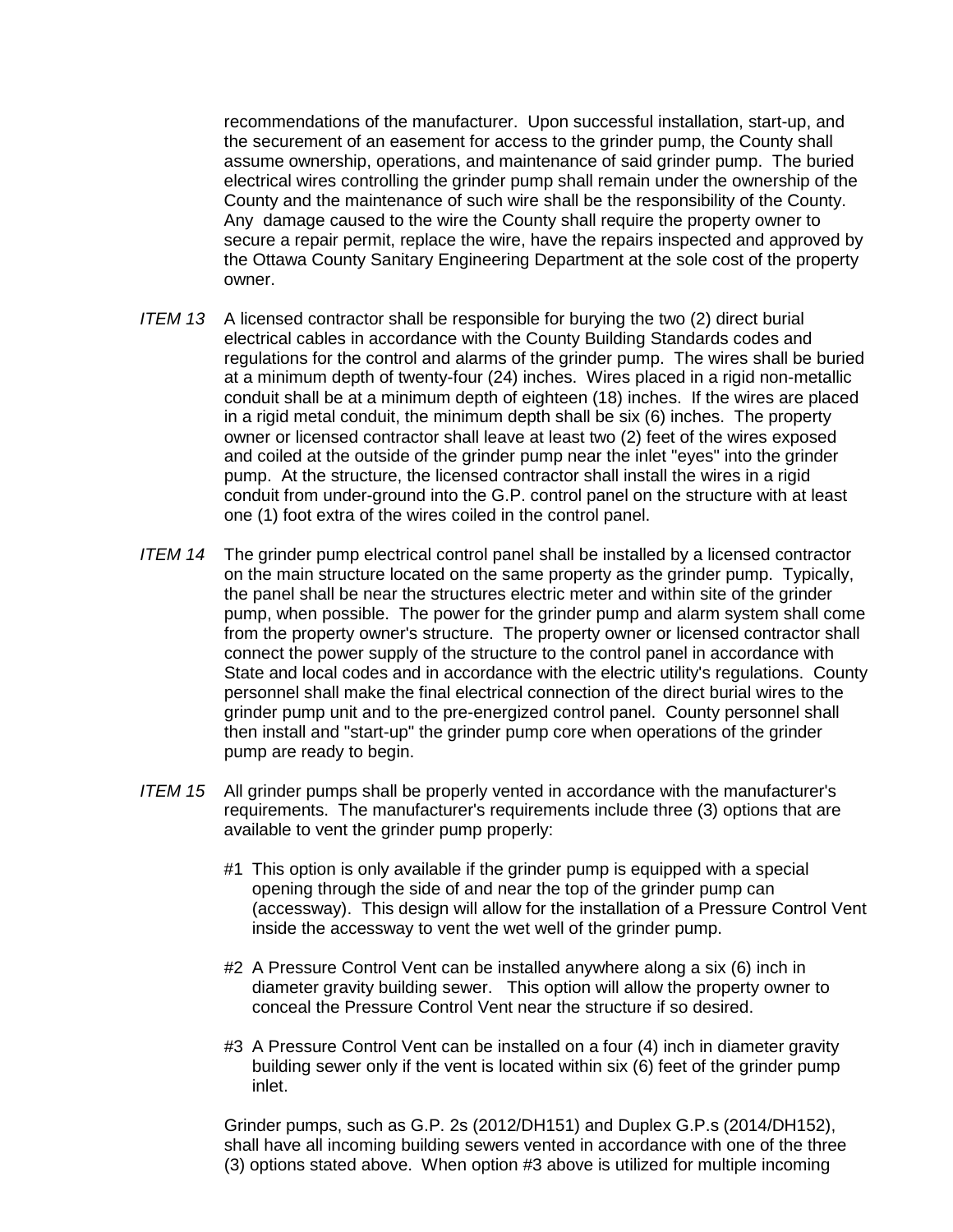building sewers, the Pressure Control Vents from each incoming sewer may be connected underground with one vent pipe rising above the surface of the ground.

In no case, shall the Pressure Control Vent be smaller than two (2) inches in diameter. The above ground section of the vent pipe shall extend up into a 180 degree elbow with the opening of the vent (elbow) being above the 100 year flood elevation of 578 and no less than eight (8) inches above the surface of the ground. The opening to the vent shall be entirely covered by protective screening material.

All Pressure Control Vents shall be properly braced or reinforced for protection by using supporting backfill material. If the vent is backfilled with stone or other noncompactable material, additional bracing, such as a stake, shall be installed for support. The installation of Pressure Control Vents shall be subject to the approval of the County project observer.

- *ITEM 16* All gravity building sewers connecting to residential grinder pumps shall be subject to the specifications of Section 4.1.9 "Gravity Building Sewers" of these construction specifications.
- *ITEM 17* No building sewer shall be installed parallel and within five (5) feet of any bearing wall (outside foundation) of a structure. The building sewer shall be installed in a straight alignment insofar as possible.
- *ITEM 18* Building sewers shall remain on the property of the permit holder only, unless, an easement has been signed and recorded by the adjoining property owners granting permission to construct and maintain a building sewer through the adjoining property. A copy of the recorded easement shall be given to the Sanitary Engineering Department to keep on file. Common pressure building sewers and service connections shall only be permitted when two (2) or more property owners are sharing a grinder pump as permitted by these specifications and the rules and regulations.
- *ITEM 19* Contractors shall be required to meet safety standards in accordance with applicable O.S.H.A. guidelines. The County shall not be liable for licensed contractors violating such regulations/guidelines. All building sewer excavations shall be adequately guarded with barricades, lights, and any other acceptable or necessary methods so as to protect the public from hazards. The County project observer shall reserve the right to immediately shut down a job that may appear to be hazardous or life threatening. Work shall not be permitted to continue until the matter has been resolved.
- *ITEM 20* No property owner or contractor shall open any pavement on any public or private property without first receiving written permission from the proper owner(s) or governing agency. In paved areas, the backfill shall be thoroughly compacted and a temporary surface of bituminous cold mix placed in the trench area. Permanent replacement of the pavement shall be with the same type of materials as were removed and approved by the proper governing agency. All surplus excavated material shall be removed from the site to a location satisfactory to the County. The berms and pavement shall be left in substantially the same condition as it was before construction was started. All of the above mentioned work and material shall be performed in accordance with the standard specifications of the Ohio Department of Transportation, Ottawa County, Township officials, or other governing agencies.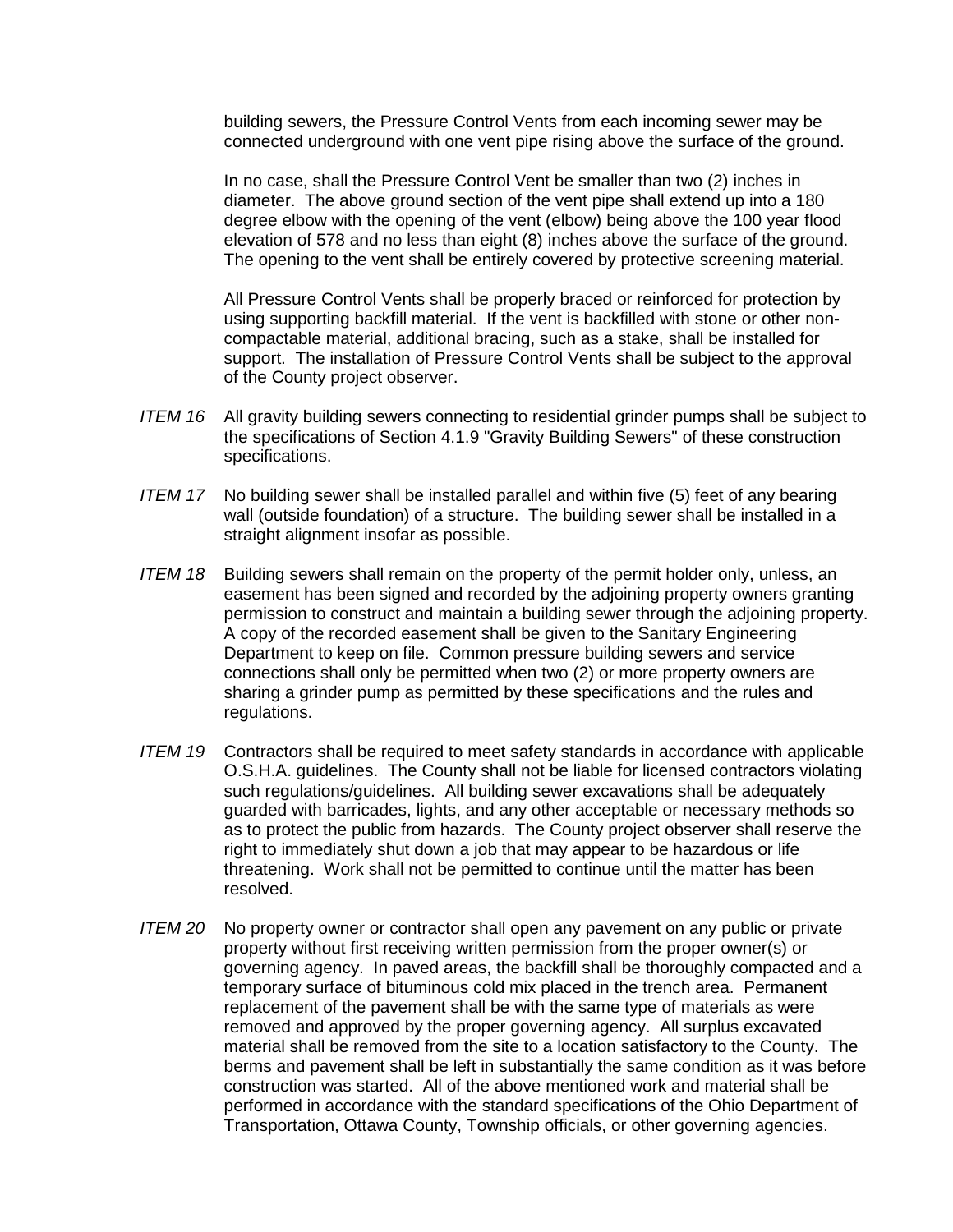- *ITEM 21* Any person or contractor doing work under the County's "Rules and Regulations" and "Construction Specifications" and who is responsible for the use of explosives or other dangerous materials shall abide by all applicable laws, which include Section 2923.18 of The Ohio Revised Code, application shall be made to the Ottawa County Sheriff, and upon approval of a qualified applicant and payment of the appropriate fees, a license or temporary permit will be issued. A copy of the license shall be provided to the Sanitary Engineer to keep on file.
- *ITEM 22* All locations of sanitary sewers and appurtenances shall be subject to the approval of the Sanitary Engineer or his authorized representative.
- *ITEM 23* The property owner shall be responsible for the operations and maintenance of their own building sewer. For a remote grinder pump, the building sewer includes the pipe and pipe connections of the gravity building sewer portion to the grinder pump and the small diameter pressure sewer pipe, pipe connections, and fittings from the grinder pump to the County owned curb box/stop (see standard drawing Typical Gravity Building Sewer w/ Remote Grinder Pump and Low Pressure Service Connection located in Appendix B).Should the Sanitary Engineer determine that any building sewer is not functioning properly, permitting excessive ground water infiltration to enter the public sewer, or is in any way affecting the proper operation of the public sewer collection system and treatment facilities, the property owner shall, at his/her own expense, correct the cause satisfactory to the Sanitary Engineer. If the property owner fails to act upon orders of the Sanitary Engineer to correct the building sewer, the Sanitary Engineer shall disconnect the building sewer in the public right-of-way or easement area at the expense of the property owner.

#### **24 HOURS NOTICE MUST BE GIVEN TO THE SANITARY ENGINEERING DEPARTMENT PRIOR TO THE START OF CONSTRUCTION OF THE SANITARY SEWER IMPROVEMENTS.**

#### **BILLING SHALL BEGIN ON THE DATE OF FINAL INSPECTION BY THE COUNTY PROJECT OBSERVER.**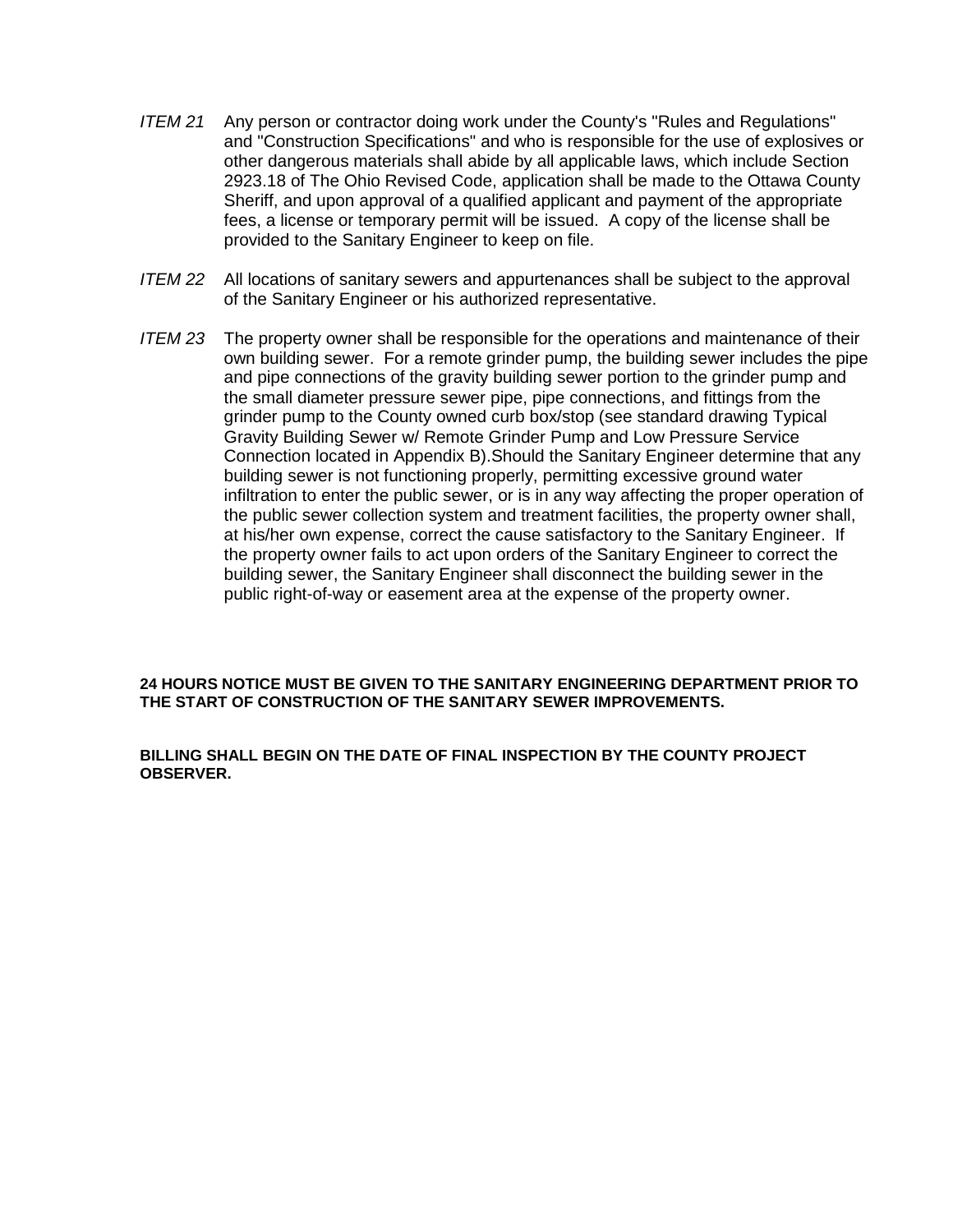

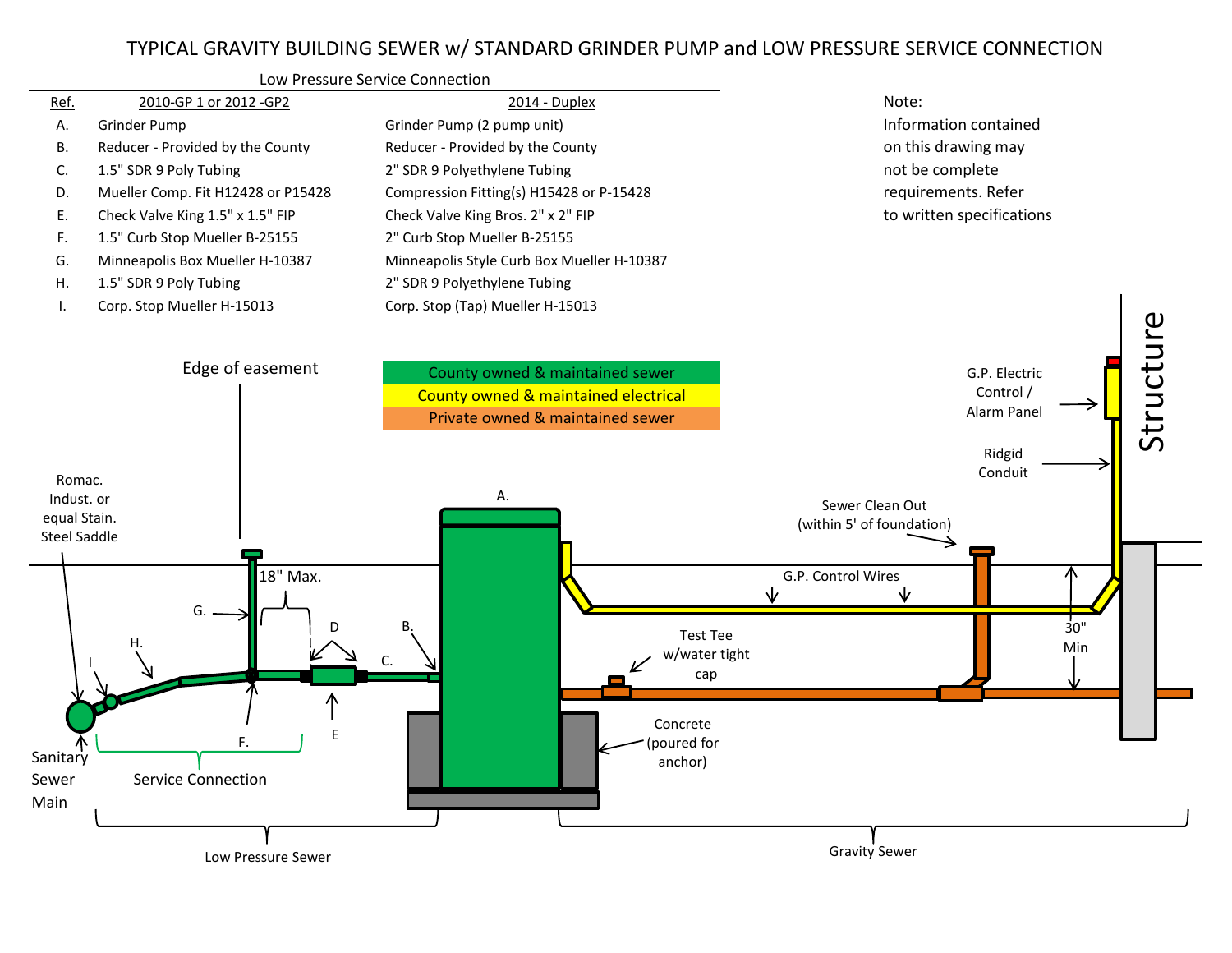# TYPICAL GRAVITY BUILDING SEWER w/ REMOTE GRINDER PUMP and LOW PRESSURE SERVICE CONNECTION



**Low Pressure Sewer** Gravity Sewer Gravity Sewer Gravity Sewer Gravity Sewer Gravity Sewer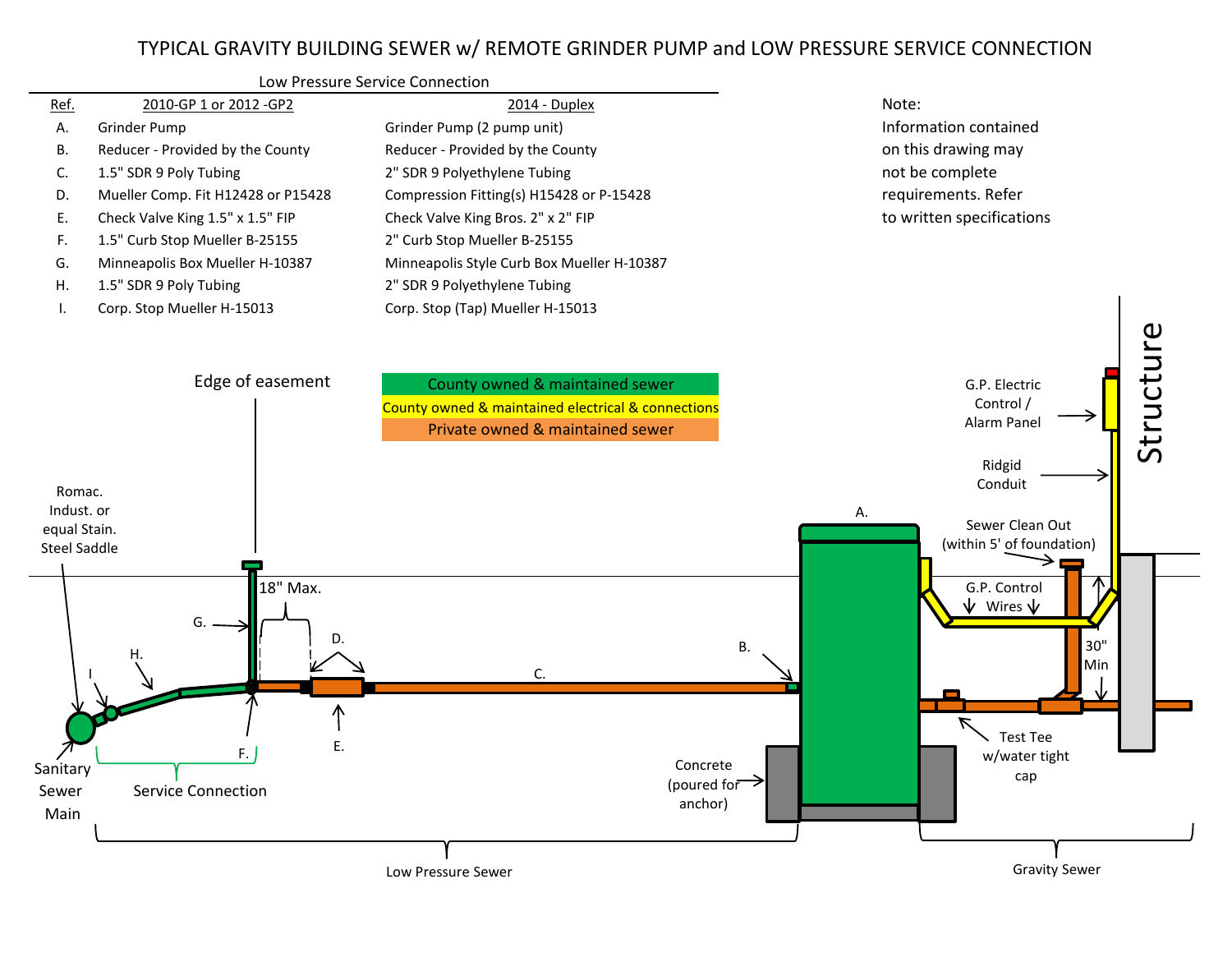